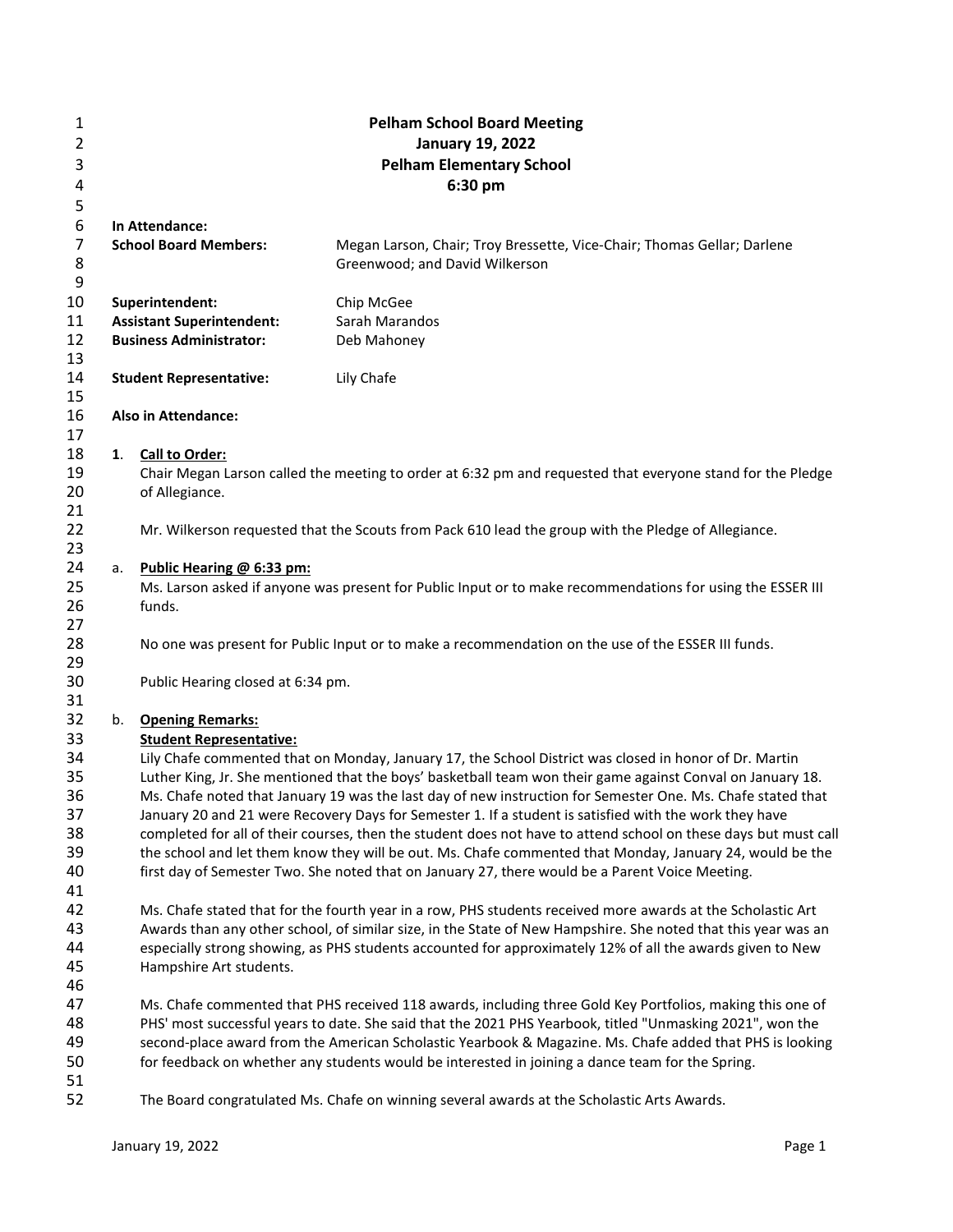# **Superintendent:**

 Superintendent Chip McGee mentioned that the Art recognition was remarkable, and he thanked the Board for their support of the expansion of the Art Program. Dr. McGee noted that PMS girls' basketball is excellent this year, and they are currently 8-1.

 Dr. McGee commented that the District had an emergency event at PES. The event affected the SAU Office, where the Pre-School is located. Dr. McGee mentioned that PES went to PMS, but the Pre-School students and staff had to walk down to PHS.

 Dr. McGee stated that the District has an optional/drop-in Booster Clinic for students and staff on Friday, January 21, from 3:30 pm until 5:00 pm. Staff and students should check their email to sign-up for the Booster Clinic.

### **2. Presentations:**

Boy Scouts of America – Pack 610 Arrow of Light Den:

 Mr. Wilkerson introduced Adam Murphy as one of the leaders of Pack 610. Mr. Murphy said that he was a Den Leader for the Arrow of Light Scouts, and he introduced four fifth-grade student Scout members. The four Scouts were Lucia, Kamdem, Keegan, and Amelia. Mr. Murphy noted that the Den had a vote regarding whom they wanted to interview in the Town with their requirements, and the Scouts came up with the questions on their own. 

 Lucia asked, "Why did you want to become a School Board member?" Mr. Bressette thanked Lucia for the question and thanked the Scouts for attending the meeting. Mr. Bressette stated that he placed his name on the ballot for the School Board because he wanted to give back to the community. Ms. Greenwood mentioned Term of that she was a teacher at PES for many years, and after she retired, she asked herself, "what is the next step<br>The stated that he had been a Board. The school Board Mr. Gellar stated that he had been a Board. for me?" and the decision was to become part of the School Board. Mr. Gellar stated that he had been a Board member before and chose to become a member again. He added that he also wanted to give back to the community. Mr. Wilkerson commented that he subscribes to the idea that he should always do his best for God and country. He added that he chose to become a School Board member to do his duty to the community.

 Lucia then asked, "How did you make the decisions to reopen the schools during Covid?" Ms. Greenwood commented that the decision to reopen the schools was very long and hard. She noted that the School Board worked together for what was in the best interests of the students and staff. Ms. Larson mentioned that the Board received guidance from the NH-DHHS, the health experts. Mr. Gellar stated that the decision is very 89 difficult regarding safely getting the students back into the schools. Mr. Bressette said that he liked the comment about teamwork and collaboration. He added that Dr. McGee, Dr. Marandos, Ms. Mahoney, all the teachers, and parents throughout the District are part of the team.

 Kamden asked, "How many members are on the School Board?" Ms. Larson mentioned that there are five members on the Board. Each member is elected to three-year terms, but the terms are staggered. She noted that there are two positions on the ballot this year. Ms. Larson mentioned that the terms are staggered so that the entire Board does not turn over simultaneously. Mr. Bressette commented that the Board has an odd number of members so that the Board will not have a tie vote.

 Kamden then asked, "Do you each have a special position?" Ms. Larson stated that she is the Chair of the School Board, and Mr. Bressette is the Vice-Chair. She added that each member has responsibilities outside of the Board and sits on other Committees that are formed within the District. Mr. Wilkerson mentioned that the main job of the Chair is to work with the Superintendent, Assistant Superintendent, and Business Administrator to define the agenda. He noted that the agenda has to be posted before the School Board can meet. Mr. Gellar commented that the decisions made by the Board have to be public, and the Board can only make decisions in non-public under specific legal reasons. Mr. Bressette stated that many fun things are going

January 19, 2022 **Page 2 Page 2**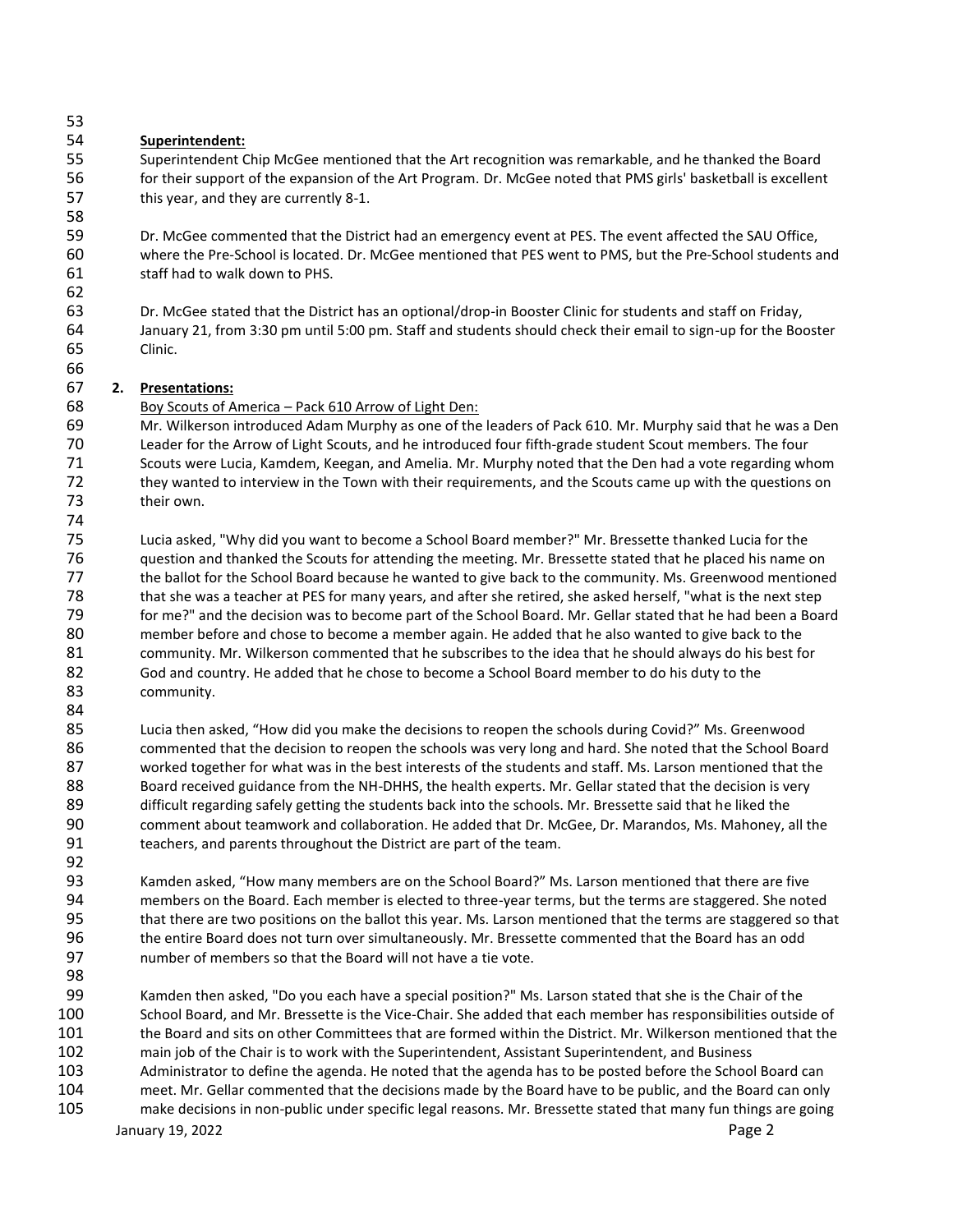on in the District. He noted that the District has the PMS renovation, and some committees oversee the renovation.

 Kamden asked, "What do you see as a major issue facing the Pelham School District?" Ms. Greenwood stated that Covid is a significant issue. Mr. Bressette noted that Covid is an issue in Pelham, New Hampshire, the United States, and worldwide. He said that one of the questions on the ballot this year is about having a full- day Kindergarten. Mr. Bressette commented that he hoped the Board would be able to provide a full-day Kindergarten to the community. Mr. Gellar mentioned that he wanted to improve the math program, and the Board would receive a presentation later in the meeting regarding how to improve the math program.

 Keegan asked, "How do you determine the type of healthy food to serve to the students?" Ms. Larson stated 117 that the District has a Food Service Director in charge of the nutrition program. The Food Service Director has a specific certification to hold that position, and they oversee all the Food Service and the food that is served. She added that PHS surveyed the students to ask what foods the students would like. The same thing will happen at PMS when the renovation of the school is complete.

- Keegan then asked, "How do you hire qualified teachers and substitute teachers?" Mr. Gellar stated that the School Board does not do the hiring; the Board talks about the contracts regarding pay and benefits, and the Administration does the hiring. Ms. Larson noted that the Administration brings the teachers to the Board and the Board makes the final decision. She added that many of the substitutes live in the community and are moms and dads that want to help the School District.
- Mr. Murphy thanked the Board for time out of their meeting to help the Scouts learn some things. The Board thanked the Scouts for choosing to ask the School Board questions.
- 

**3. Main Issues / Policy Updates:**

- a. **Math Task Force Report:**
- Assistant Superintendent Sarah Marandos introduced some of the members of the Math Task Force:
- i. Dawn Mead, PHS Principal
- ii. Kimberly Dexter, PHS Dean of Math
- iii. Jessica Makara, PHS Math Teacher
- iv. Karena Carten, PMS Math Coach, Department Head
- v. Eileen Kelly, PMS Grade 8 Math Teacher
- vi. Beth Philcrantz, PES Grade 5 Teacher
- vii. Wendy Henderson, PES Grade 1 Teacher
- Dr. Marandos mentioned that the Math Task Force met after the School Board provided the charge to create 143 the goal. The Task Force met five times. One of the goals of the Task Force was to gather information to give an overview of where the District currently is at regarding mathematics. She added that the presentation would be broken up into three parts: i. Overview ii. Goals iii. Recommendations
- 

# **The Task Force determined the following:**

- i. The current curriculum map covers the key state standards for math concepts.
- 152 ii. The District offers a variety of assessments across grade levels, including Diagnostic Assessments (i-Ready), Benchmark Assessments, and State-Mandated Assessments (PSATs, SATs, and SAS).
- iii. The District's core instructional program and textbooks are reasonably selected and adopted. The Task Force offered several interventions for students who struggle. The intervention is typically provided outside of the class-time, in a period called "What I Need" or (WIN).
- iv. The District's professional development efforts appear insufficient. The District needs to provide more professional development for our elementary level teachers.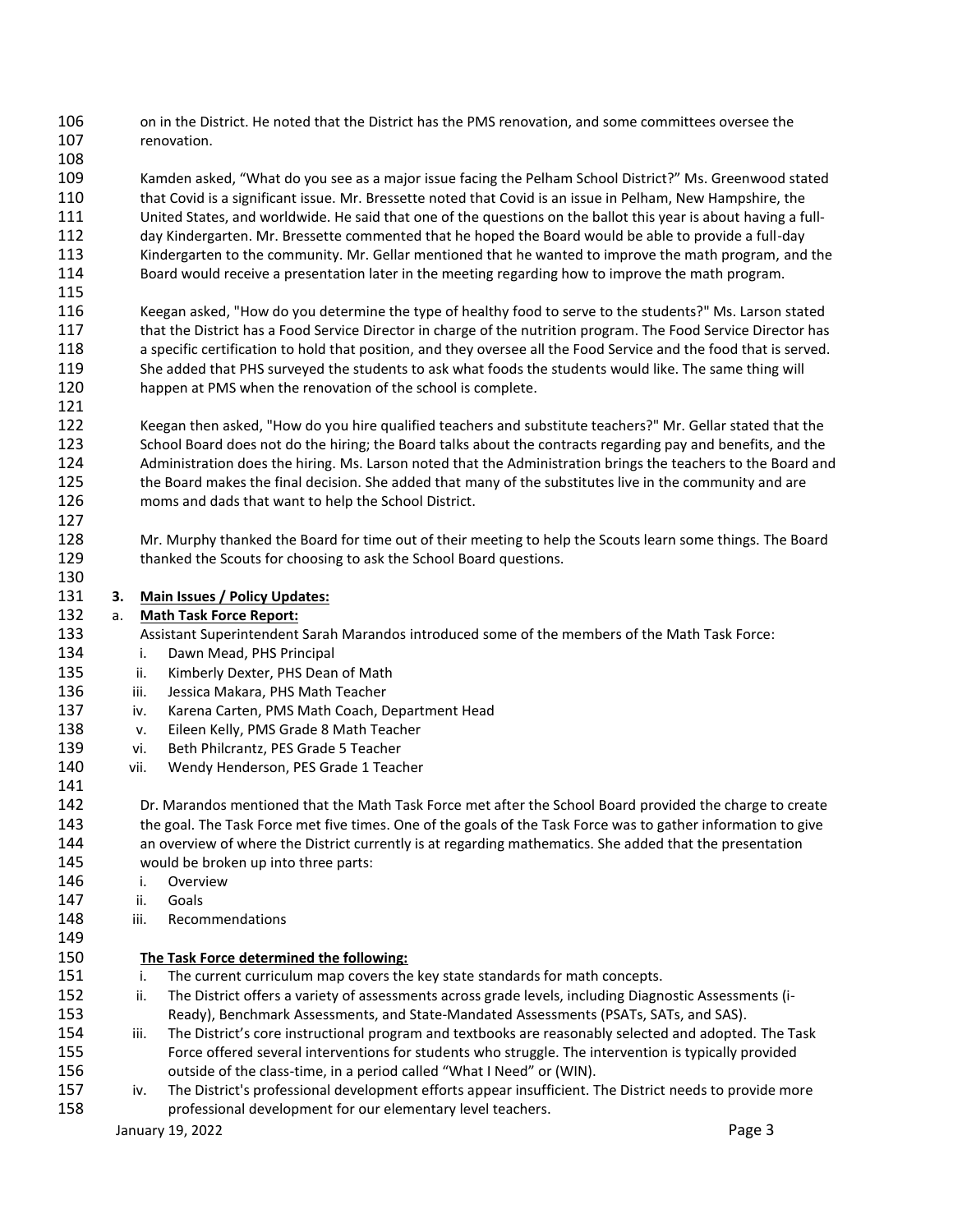| 159 |                                                                                                                 |  |  |  |
|-----|-----------------------------------------------------------------------------------------------------------------|--|--|--|
| 160 | Mr. Wilkerson asked what the meaning of "reasonably" regarding curriculum is. Dr. Marandos stated that the      |  |  |  |
| 161 | textbook programs that the District is using had been used for a long time, and the Task Force believed that    |  |  |  |
| 162 | programs and textbooks are sufficient, as needed.                                                               |  |  |  |
| 163 |                                                                                                                 |  |  |  |
| 164 | Mr. Wilkerson asked how the District would measure the effectiveness of their intervention. Dr. Marandos        |  |  |  |
| 165 | commented that this would be covered further in the report, but information gathering will provide which        |  |  |  |
| 166 | interventions are given at each grade level.                                                                    |  |  |  |
| 167 |                                                                                                                 |  |  |  |
| 168 | Ms. Greenwood asked about the scope and sequence in the curriculum and if that was based on standards           |  |  |  |
| 169 | from the State. Dr. Marandos said that the standards are set by the Common Core State Standards.                |  |  |  |
| 170 |                                                                                                                 |  |  |  |
| 171 | Ms. Greenwood commented that the District has a lot of new and young teachers and agreed with the need          |  |  |  |
| 172 | for professional development.                                                                                   |  |  |  |
| 173 |                                                                                                                 |  |  |  |
| 174 | Math Task Force is proposing two goals in math:                                                                 |  |  |  |
| 175 | Improve our performance on the math portion of the New Hampshire State Assessment System to be in<br>i.         |  |  |  |
| 176 |                                                                                                                 |  |  |  |
|     | the top 5 among our 12 Peer Districts.                                                                          |  |  |  |
| 177 | Increase by 5% per year the number of students at Pelham High School whose SAT score is at the College<br>ii.   |  |  |  |
| 178 | Board benchmark of "college and career ready," a score of 530 out of 800.                                       |  |  |  |
| 179 |                                                                                                                 |  |  |  |
| 180 | <b>NH SAS and Peer Districts:</b>                                                                               |  |  |  |
| 181 | Dr. Marandos said that SAS is offered from Grade 3 through 8 for mathematics. She added that one way of         |  |  |  |
| 182 | understanding Pelham's performance in mathematics is through a relative comparison to Peer Districts. The       |  |  |  |
| 183 | comparison helped to show that despite the decrease in overall percent proficient and above from 2019 to        |  |  |  |
| 184 | 2021 for Pelham (48% to 42%), the District increased its performance relative to Peer Districts.                |  |  |  |
| 185 |                                                                                                                 |  |  |  |
| 186 | <b>Percent Students Proficient and Above NH SAS All Grades:</b>                                                 |  |  |  |
| 187 | <b>District</b><br>2018<br>2021<br>2019                                                                         |  |  |  |
| 188 | Pelham<br>46% (9th)<br>42% (6th)<br>43% (9th)                                                                   |  |  |  |
| 189 |                                                                                                                 |  |  |  |
| 190 | Mr. Bressette stated that there were some big swings before the Covid break in 2020. He noted that some         |  |  |  |
| 191 | Districts saw a significant drop in their proficiency in mathematics and asked how much weight the Pelham       |  |  |  |
| 192 | School District should put in their numbers. Dr. Marandos acknowledged that it had been a tough couple of       |  |  |  |
| 193 | years, but the report will provide recommendations. She offered an example of using collaborative problem-      |  |  |  |
| 194 | solving in the elementary school. Ms. Larson suggested that the Task Force add a note in the report that 2020   |  |  |  |
| 195 | was not included because of Covid, and the District did not assess in 2020.                                     |  |  |  |
| 196 |                                                                                                                 |  |  |  |
| 197 | Ms. Greenwood acknowledged that the Peer District list was based on relative proximity, size, and               |  |  |  |
| 198 | demographics but noted that Salem is larger and it is comparing apples to oranges. Dr. Marandos stated that     |  |  |  |
| 199 | Salem was added because it is right next to Pelham. Dr. McGee mentioned that he and Dr. Marandos                |  |  |  |
| 200 | developed the goals together, and Peer Districts helped give the Pelham School District an idea of where they   |  |  |  |
| 201 | stand.                                                                                                          |  |  |  |
| 202 |                                                                                                                 |  |  |  |
| 203 | Mr. Bressette asked if this Peer District list would be used against other comparisons. Dr. McGee stated that   |  |  |  |
| 204 | this was the first view of this list, but it will be used in the future. He asked the Board to make suggestions |  |  |  |
| 205 | regarding any additions or subtractions to the list.                                                            |  |  |  |
| 206 |                                                                                                                 |  |  |  |
| 207 | Mr. Gellar said that he was pleased to see a report that expresses the concerns, identifies the issues and      |  |  |  |
| 208 | comes up with a plan. Mr. Gellar noted that he is interested in seeing how the expectations come out.           |  |  |  |
| 209 |                                                                                                                 |  |  |  |
| 210 |                                                                                                                 |  |  |  |
|     | Dr. Marandos mentioned that another potential metric that the Task Force chose not to use was the PHS           |  |  |  |
| 211 | Algebra I credit rate. The Task Force determined that this was not an adequate measure moving forward, and      |  |  |  |
|     | January 19, 2022<br>Page 4                                                                                      |  |  |  |
|     |                                                                                                                 |  |  |  |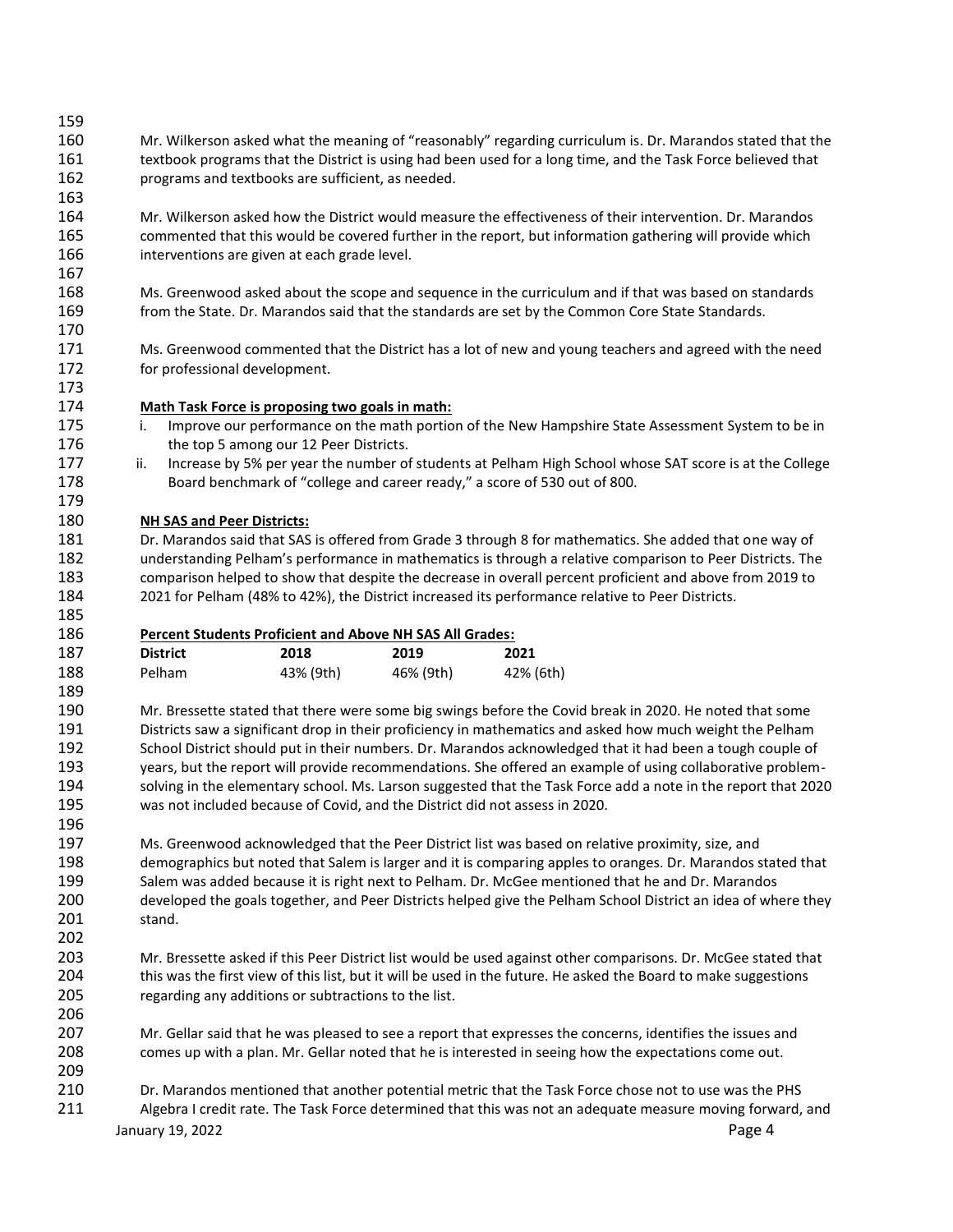they made this determination because it has been widely variable over time. The initial analysis suggested that 213 the pandemic and the changes from an A/B Schedule to a 4 x 4 Block Schedule might have been factors.

 The third measure of success in mathematics would be the number of students who meet the SAT College and Career Readiness Benchmark for Mathematics (a score of 530 or better on the math portion of the SAT). This exam is the state assessment for math at the high school level.

 **PHS SAT Math Performance 2017-18 to 2020-2021 Data 2017-18 2018-19 2019-20 2020-21 SAT Math 530 or Higher** 43 58 39 51 51 **Total Student Tested** 128 158 149 123 **Percent** 34% 37% 26% 41% 

225 It is hard to know exactly where to set goals for 2023 and 2024. The task force recommends targeting an increase of 5 percentage points with a target of 46% in 2023 and 51% in 2024.

 Ms. Larson asked if the District pools this information from the PSATs, and Dr. Marandos stated that they gather the information from both the PSATs and SATs. The District chose to collect the information from the SATs because the information can be used to compare against other Districts.

 Mr. Bressette asked if comparing the Pelham School District's SATs to other Districts was doable. Dr. McGee said the SATs were possible, but not the PSATs.

 Mr. Gellar asked what would happen if the District did not reach the 5% goal each year. He noted that if the District did not get 46% in 2023, would the expectation still be to reach 51% in 2024. Dr. McGee stated that to 237 reach the goal, the District needs an additional five to seven students a year to score 530 or better on the math portion of the SATs.

### **The Math Task Force Recommendations:**

- 241 i. Beginning in the Spring of 2022, consistent use of the tools in SASS allows students to practice using the assessment and provide specific feedback to the teachers.
- 243 ii. Beginning in the Summer of 2022, increase professional development, particularly for PES Teachers, on instructional strategies to teach mathematics.
- iii. Starting with the 2022-23 School Year, review the current math program at PES for the FY2024 budget.
- iv. Starting with the 2023-24 School Year, adjust Accelerated Math in grade 6 to allow for a high school level Algebra I in grade 8.
- v. Starting with the 2023-24 School Year, create a math coach position for Pelham Elementary, mirroring the math coach position at PMS.

 Ms. Larson mentioned that she liked that the District would ask the teachers for their input regarding what they would learn in professional development. She noted that if a full-day Kindergarten is supported in March, the District would need to move some teachers to teach Kindergarten, and these teachers will need to be provided with professional development to teach Kindergarten.

 Mr. Bressette commented that he wanted to hear more specifics regarding professional developments but understood that the information would be coming after the teachers provided their input. He asked if the District would establish the additional professional development within the confines of what the District currently has allocated or if the District would need more funds. Dr. Marandos stated that the District is looking to continue the work of the Task Force once the report is approved. She added that the District has some Title II Grant funding that was explicitly designated to target this type of professional development.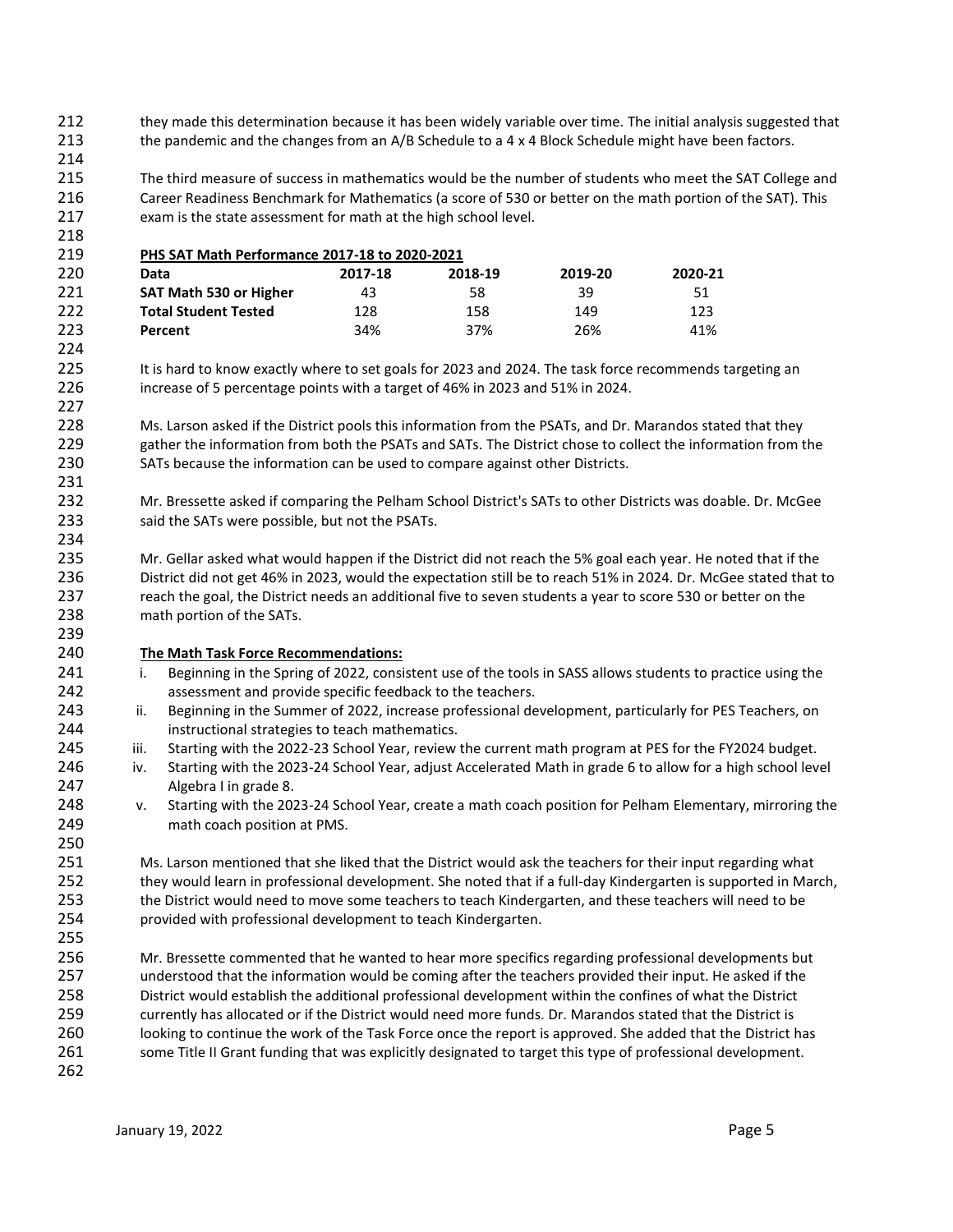Ms. Larson asked what type of tools the Task Force refers to regarding "consistent use of tools in SASS." Dr. Marandos stated that there are about ten different tools, and one of the tools is called the AVA. The AVA allows the teachers to do the test, with a projector, in front of a group.

 Mr. Wilkerson commented that his understanding is that a Grade Four Math Teacher would need to rely a lot on their classroom management skills. The teacher would need to make sure everyone is engaged, and he wondered if this would require additional classroom management support. Dr. Marandos stated that she did not see needing additional classroom management support, and she added that the whole class would be 271 involved and not subsections of the class.

 Mr. Bressette asked what IXL online subscription was. Dr. Marandos said they were very excited about it, and they just started using it in Trimester 2. The IXL online subscription was started as a pilot with the mathletes program. Dr. Marandos stated that Ms. Carten is currently teaching this program. The program consists of many remediation activities in math, which is available at home and at school.

- Ms. Larson asked why it would take an entire year to complete the Algebra I transition. Dr. Marandos mentioned that the District is finding that there are still students who need to cover the Grade 8 content and the Algebra I content. The District felt more comfortable making the transition a goal for the 2023-24 school year.
- Mr. Gellar asked Dr. McGee where he saw the balance between quantity and quality. Mr. Gellar noted that he wanted to make sure that the District was improving the program for the students who have an aptitude for math and those who may not have an aptitude for math. Dr. McGee stated that the District wants to start a high school Algebra I course in Grade 8. This course would be for the students ready for the accelerated course. The other goals are about having more students be proficient in math.
- Ms. Larson noted that the District would still use i-Ready, formatives, and summative.

 Mr. Bressette asked why the Kindergarten did not have a formal math program in place, and he wanted to know if this was a product of not having a full-day Kindergarten. Dr. Marandos mentioned that there is a homegrown program in place for several years at the Kindergarten. The program is based on a formula used to calculate how much math is allowed to be taught in a two-and-a-half-hour day. If the full-day Kindergarten is 295 approved, the District will adopt the same program that Grades  $1 - 5$  use.

- Dr. McGee asked if this was a direction that the Board would support and if Dr. Marandos, the Task Force, and Teachers in the District could get to work on this direction, based on what was presented.
- Ms. Larson mentioned that she would like a report this Spring about what the District is planning for professional development and the feedback from the teachers. Dr. Marandos agreed with Ms. Larson.
- Ms. Larson thanked everyone from the Task Force who attended tonight's meeting.
- The Board came to a consensus to support the direction of Dr. Marandos and the Math Task Force.
- b. **Update on Emergency Response at PES from January 12, 2022:**
- Superintendent Chip McGee mentioned that he wanted to make everyone aware of where the District ended up last week. Dr. McGee commented that he was very proud and appreciative of the students and staff. He added that he was very grateful for the parents and families of the students.
- Dr. McGee commented that on Wednesday, January 5, the sprinkler system froze and burst. The sprinkler system is located on the ceiling of the PES electric panel room. The water started to enter the electric panels,
- and within a couple of minutes, PES was being evacuated. The Fire Department made it clear that PES had to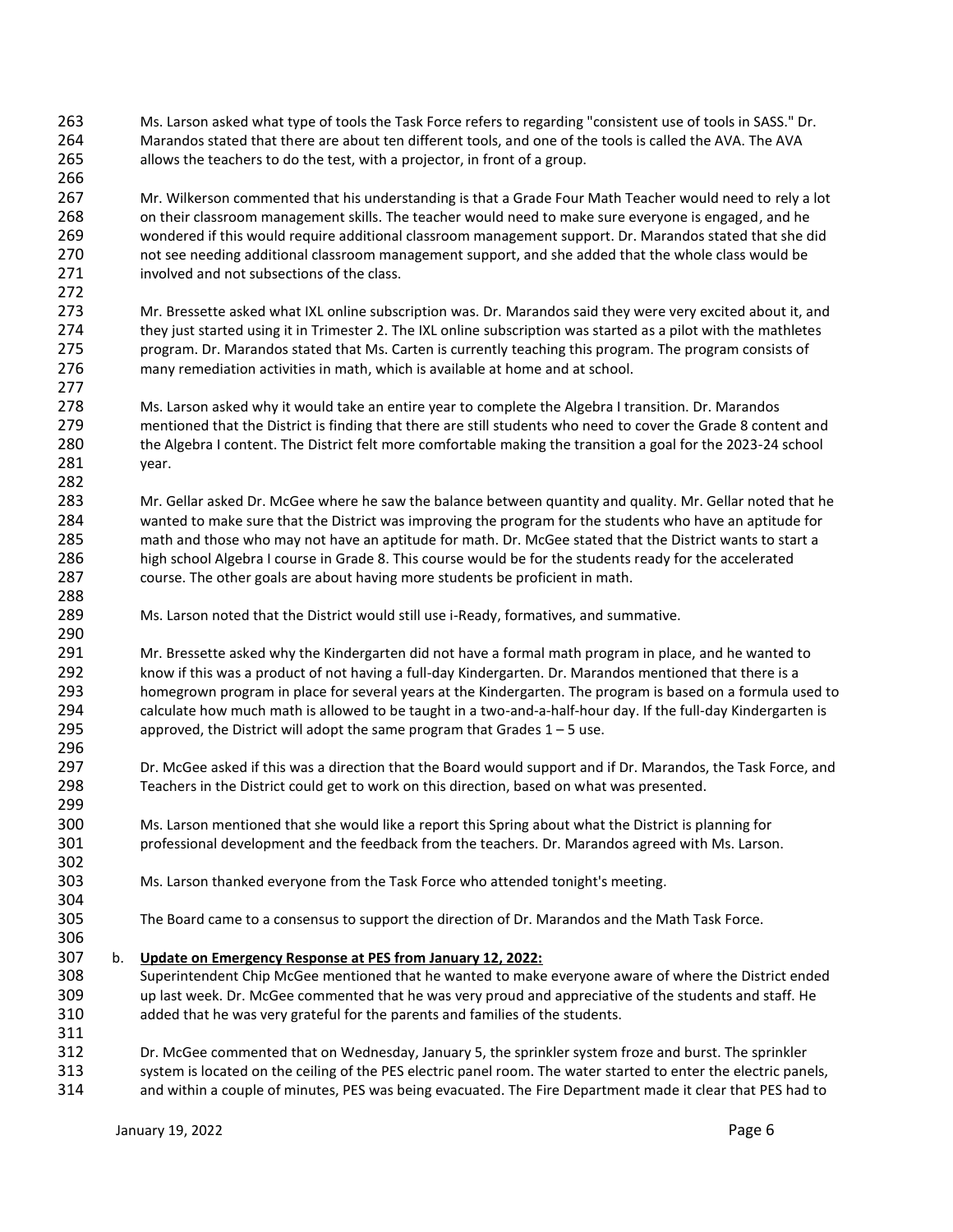- be evacuated, and the power was then turned off. The backup generator could not be used because the generator feeds electricity through the panel room, and the water leaked into the panels.
- The Data Room in PES, which powers the District-Wide internet and the District-Wide phones, was not functional. The power to the SAU and the Pre-School was also lost.
- The systems were back up and running on Friday, January 14, at 2:30 pm. The District needed to restart the phone system, fire safety system, life safety system, and internet and ensure no damage to the heating systems. The District also had to replace several hundred breakers that had been wet and required to be replaced by the electrical inspector.
- Dr. McGee mentioned that the District had scheduled for February 2 a tabletop exercise. The plan was to have an offsite relocation requirement for one of the schools. The District was also going to throw in a severe technology failure. The District realized on January 12 that they had just run their tabletop exercise. Dr. McGee has asked that the Police Department do an after-action review on February 2. The Leadership Team, the Police, and Fire Departments will also participate in the review.
- Mr. Gellar asked if there is a potential of having another burst pipe and if there had been a conversation with maintenance on how to harden the area. Dr. McGee stated that the transformers are more resistant because of the energy efficiency investment. Because the transformers are more efficient, they run cooler, making the electric panel room cooler. Dr. McGee added that Ms. Mahoney and Mr. Sands know where the sprinklers are located and the temperatures in all the rooms.
- Mr. Wilkerson asked if the District was looking into other fire suppressing mechanisms in both electrical and data spaces. Dr. McGee said this topic would be brought up during the after-action review session.
- Mr. Bressette asked if the redundancy in the data systems and the availability of power to run the communications would be part of the after-action session. Dr. McGee said it would be part of the discussion and noted that his concern is that investing in a redundancy system and a fire suppression system would cost a lot of money for something that might not be used for 20 years.
- Mr. Bressette suggested hooking up the unused generator at some point.
- Mr. Gellar asked that Dr. McGee share the after-action review report with the School Board members.
- c. **Pandemic Response**

# **Key Takeaways Regarding the Pandemic**

- Superintendent Chip McGee commented on the key takeaways of the pandemic.
- a. The Pelham School District remains fully open to students.
- b. The level of community transmission remains 'Substantial' and has increased.
- c. The level of school impact is "Varied by school" but determined to be "Medium."
- d. With the guidance of the NH DHHS, we identified five clusters at PHS and two at PMS. Both schools are considered to have outbreaks. Yesterday, the District identified one cluster at PES as well.
- e. Masks are required for all staff and students while inside the school until January 31, 2022.
- f. As of January 10, we adjusted to the new "5 Day" and "Up-to-Date" standards recommended by the NH DHHS isolation and quarantine guidelines, reducing students' and staff's time out of school.
- iv. **Hillsborough County**
- The Covid-19 PCR test positivity as a 7-day average was 21.5% (Substantial) on January 5 and was 23.3% (Substantial) on January 19. The number of new infections per 100,000 population for the prior 14 days was 1,000 (Substantial) on January 5 and was 2,811 (Substantial) on January 19.
-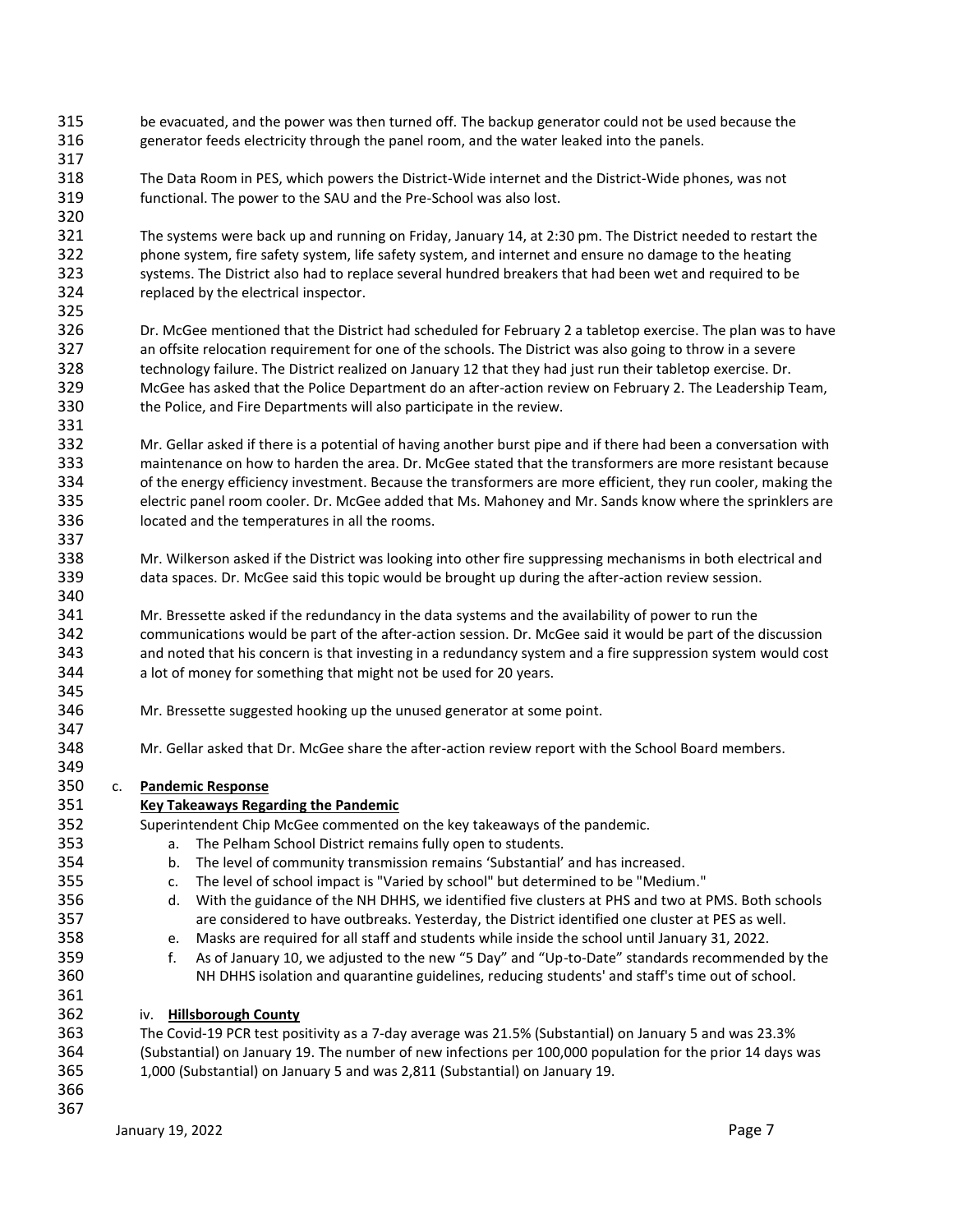## v. **Town of Pelham**

 The Covid-19 PCR test positivity as a 7-day average was 26.2% (Moderate) on January 5 and was 25.3% (Substantial) on January 19. The number of new infections per 100,000 population for the prior 14 days was 1,250 (Substantial) on January 5 and was 4,225 (Substantial) on January 19. 4,225 equates to 598 people in Pelham with new positive cases of Covid-19.

Dr. McGee commented that the level of community transmission is 'Substantial.'

## vi. **Level of School Impact**

 Dr. McGee mentioned that the transmission within schools on January 19 was 'Medium.' The level of school impact has three measures: Transmission within Schools, Student Absenteeism, and Staff Capacity.

### a. **Transmission Within Schools**

 The transmission within the three schools has increased. Dr. McGee noted that PES has 16 students and 3 staff members with positive cases. PES has 1 cluster and 0 outbreaks. PMS has 6 students and 0 staff members with positive cases. PMS has 2 clusters and 1 outbreak. PHS has 11 students and 1 staff member with positive cases. PHS has 5 clusters and 1 outbreak.

### b. **Student Absenteeism**

 Dr. McGee noted that the level of student absenteeism was 20.0% (Medium) on January 5 and 9.1% (low) on January 19. He pointed out that the new "5-day" guidance from the NH-DHHS has made an impact.

### c. **Staff Capacity**

 Dr. McGee commented that the percentage of certified educators absent from school was 11%. The staff capacity is 'Strained,' which is considered 'Medium' because of illnesses, household contacts, and childcare demands.

 The grid recommends that the District remain using 'Masks and Distancing.' The current rule is that anyone within three feet of another individual for more than an incidental amount of time must wear a mask. Masks are required for all staff and students while inside the school until January 31, 2022.

### vii. **The Big Seven**

400 the District will continue to follow the big seven mitigation steps:

- a. Masks
- b. Distancing
- c. Hand Sanitation
- d. Screening
- e. Ventilation
- f. Vaccines
- g. PCR Testing

 Dr. McGee stated that as the District is dealing with some challenging news regarding the pandemic numbers, but added that this Covid variant is less lethal. The District provides vaccinations and will have a Booster Clinic on Friday, January 21.

 Mr. Bressette agreed with Dr. McGee that there are some positive indicators and thanked Dr. McGee for sharing the information. Mr. Bressette commented that he remembers seeing a data set on the vaccination rate as a percent of the population in Pelham. He asked if information was available to show how many people in Pelham have had a positive case of Covid. Dr. McGee acknowledged that it is not the School Districts place to know who has had a positive case of Covid and who is or is not vaccinated. Since the beginning of the school year, Dr. McGee noted that PES had had 212 students with a positive case of Covid, and there are 747 students in PES. Dr. McGee said that he had not seen a document that shows how many residents in Pelham have had a positive case of Covid.

January 19, 2022 **Page 8**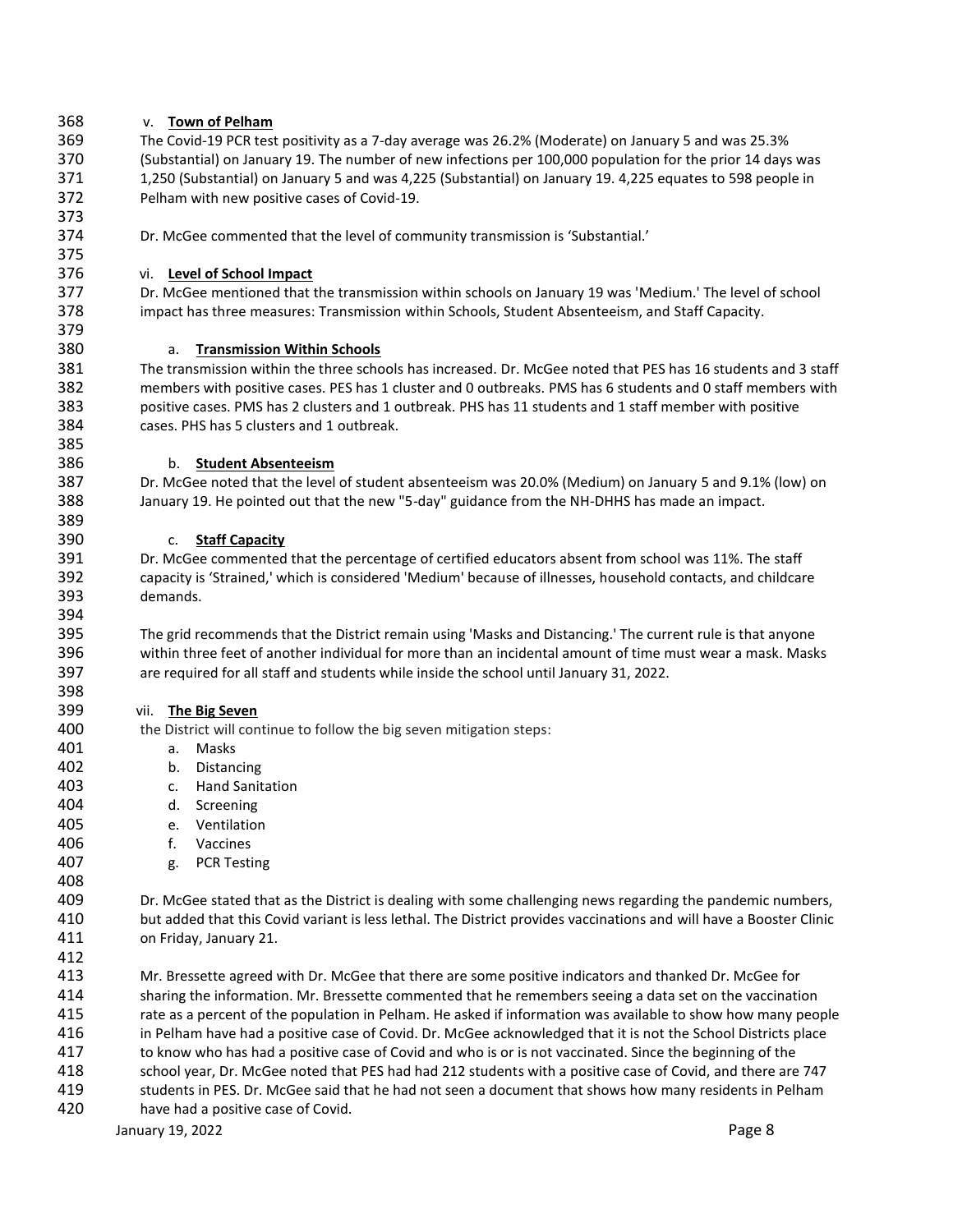- Mr. Gellar asked if students were returning to school after five days or remaining out of school on extended absences. Dr. McGee stated that the District has found that the families want the students to be in school after five days. Dr. McGee said there were very few extended absences.
- Dr. McGee mentioned that many of the School Districts had trouble putting the 5-day return policy into effect. He noted that some had to wait another week, and some started this week. Dr. McGee commended the Pelham School Nurses for being able to put the 5-day return policy into effect. Dr. McGee mentioned that he could not say enough good things about the School Nurses and their ability to keep the schools open and keep the students and staff safe. The School Board agreed with Dr. McGee and thanked the School Nurses for their hard work.
- d. **Deliberative Session Preparation:**
- Chair Megan Larson commented that everyone on the Board received the packet regarding the Warrant Articles on Friday and then received a second copy today. The second copy contained revisions that Ms. Larson made to the presentation. Ms. Larson asked if anyone had any comments or suggestions regarding the presentation.
- Ms. Larson stated that Dr. McGee, Ms. Mahoney, and she would cover the Pelham School Operating Budget, and Mr. Bressette would cover the Solar Leasing. Ms. Larson requested that the Board provide her with their 441 suggestions over the next few of days.
- Mr. Gellar commented that he liked that the addition of the non-discretionary slide. He noted how the slide showed that 89% of the Operating Budget was already non-discretionary. Ms. Larson mentioned that she would look into the budget because the non-discretionary amount may be more than 89%.
- The Pelham School District Deliberative Session will occur on Wednesday, February 9, 2022, at 7:00 pm. The session will take place in Sherburne Hall at 14 Village Green.
- **Warrant Article #1 – Pelham School District Officer Elections:**
- To elect by ballot the following School District Officers:
- i. School Board Member 3-Year Term
- ii. School Board Member 3-Year Term
- 
- **Warrant Article #2 – Pelham School District Operating Budget:**
- Shall the Pelham School District raise and appropriate as an operating budget, not including appropriations by special warrant articles and other appropriations voted separately, the amounts set forth on the budget posted with the warrantor as amended by vote of the first session of the annual school district meeting, for the purposes set forth herein, totaling thirty-nine million, nine hundred twelve thousand, four hundred ninety- three dollars (\$39,912,493)? Should this Article be defeated, the default budget shall be thirty-eight million, nine hundred eighty-eight thousand, seven hundred seventy-seven dollars, (\$38,988,777), which is the same as last year, with certain adjustments required by the previous action of the Pelham School District or by law; or the Pelham School Board may hold one special meeting, in accordance with RSA 40:13 X and XVI, to take up the issue of a revised operating budget only. (Majority vote required).

# **Warrant Article #3 – Solar Leasing:**

- Shall the Pelham School District vote to authorize the School Board to enter into a long-term lease of School District property for the purpose of installing solar panels at no cost to the District but resulting in savings on the District's energy costs, all on such terms and conditions as the School Board determines are in the best interest of the District? (Majority vote required)
-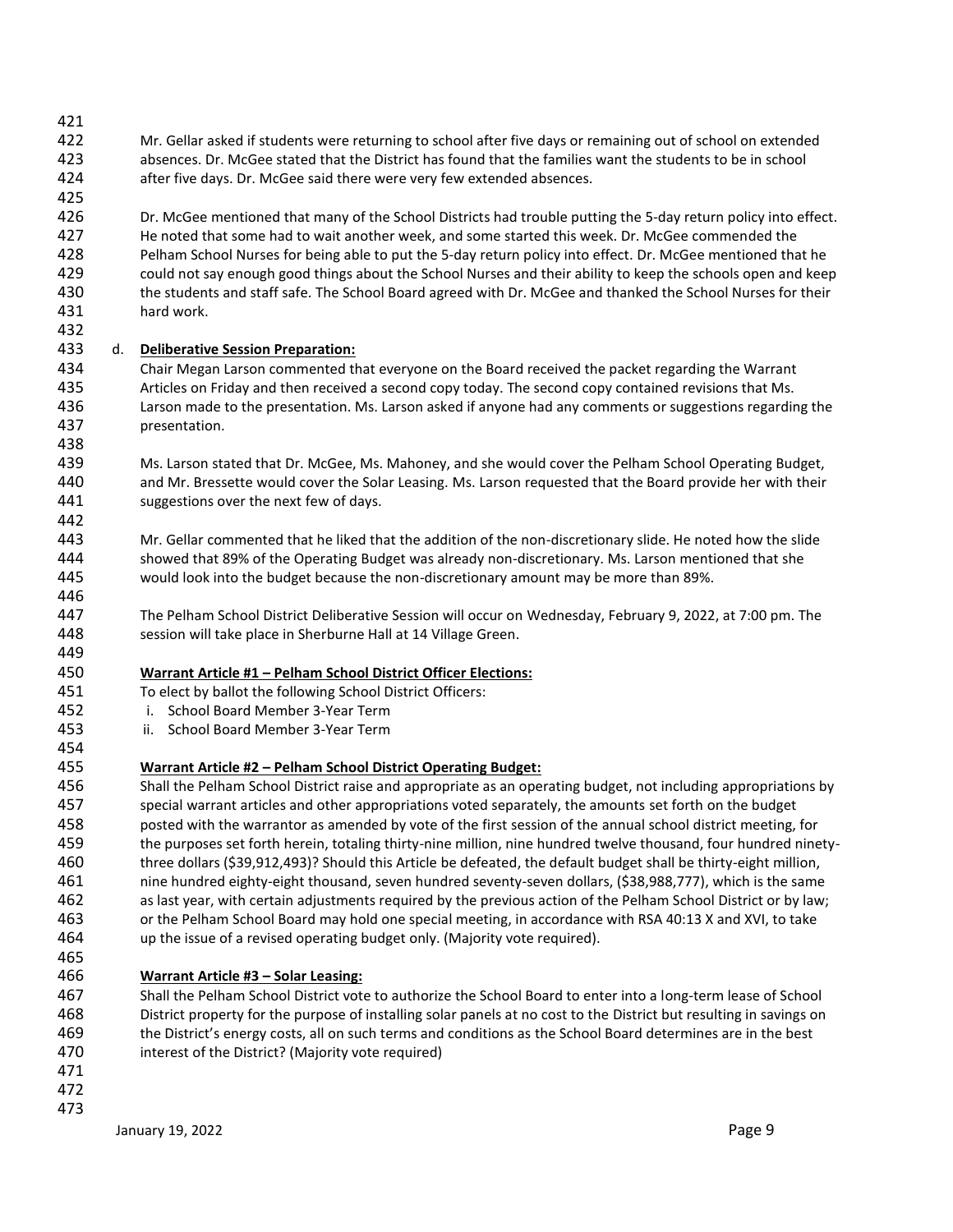### **Warrant Article #4 – Petition Article:**

 Shall the voters of the Pelham School District vote to adopt the following provisions pertaining to requirements to wear face coverings within the Pelham School District; (a) The use of face coverings shall be optional for all students at the sole discretion of their parent or guardian, (b) the use of face coverings shall be optional for any employees and visitors on School District facilities and attending school-sanctioned events? (Majority vote required)

 Dr. McGee commented that he wanted to make sure the Board understood a couple of key items. The first was that the District Clerk reviewed the signatures required for the Petition Article, and the signatures have been verified. The second piece was that this Petition Article is not binding. The School Board is legally authorized to manage the School District in terms of issues regarding the health and safety of students. The residents in Town are legally authorized to approve the budget, elect the School Board members, and decide how the voting process happens.

- Dr. McGee noted that this Petition Article is known as an Advisory Warrant Article.
- Mr. Gellar stated that no one from the School Board will be discussing the Petition Article and noted that if anyone who signed the petition wanted to speak on the Article, they should attend the Deliberative Session.
- Ms. Mahoney stated that the School Board has the Default Budget form in their packet, and she is looking for signatures on the form. She is also looking for signatures on the Warrant. Once the forms are signed, the District will post the documents as required. She will also post the MS-27 Report.

### e. **Proposed Memorandum of Agreement with the Pelham Education Association (PEA):**

- Superintendent Chip McGee stated that this is a small but symbolically very important idea brought forward by the PEA. He mentioned that this MOA is a proposal to amend the agreement with the Teacher's Association for the remainder of the school year.
- The Memorandum of Agreement reads, "This Memorandum of Agreement is entered into by the School Board in NH School Administrative Unit #28 (Board) and the Pelham Education Association ("Association") affiliated with NH-NEA within the SAU #28. Hereinafter, the term "Employee" will refer to any employee included in any one of the current collective bargaining agreements between the "Board" and the "Association" noted above.
- WHEREAS, the "Board" and the "Association" wish to preserve the health of students, faculty, and community members;
- NOW, THEREFORE, in consideration of the mutual covenants and promises set forth below, the parties agree 511 to the following:
- i. Sick Leave: For 2021-22, teachers in their first year in the District are eligible to access the sick bank on the same terms as all other employees in the Association. This is effective as of January 1, 2022, through June 30, 2022.
- ii. Authority: The parties agree that this Memorandum of Agreement shall set no precedent or past practice and shall not be used in any proceedings except to enforce its terms. The parties agree that this agreement does not replace the current collective bargaining agreements, which are still in full force and effect except as explicitly modified by this MOA.
- iii. Amendment: The parties agree that this agreement may be modified by the mutual agreement of the parties.
- iv. Duration: The parties agree that this agreement is temporary and will only be in effect for the 2021-2022 school year.

January 19, 2022 **Page 10**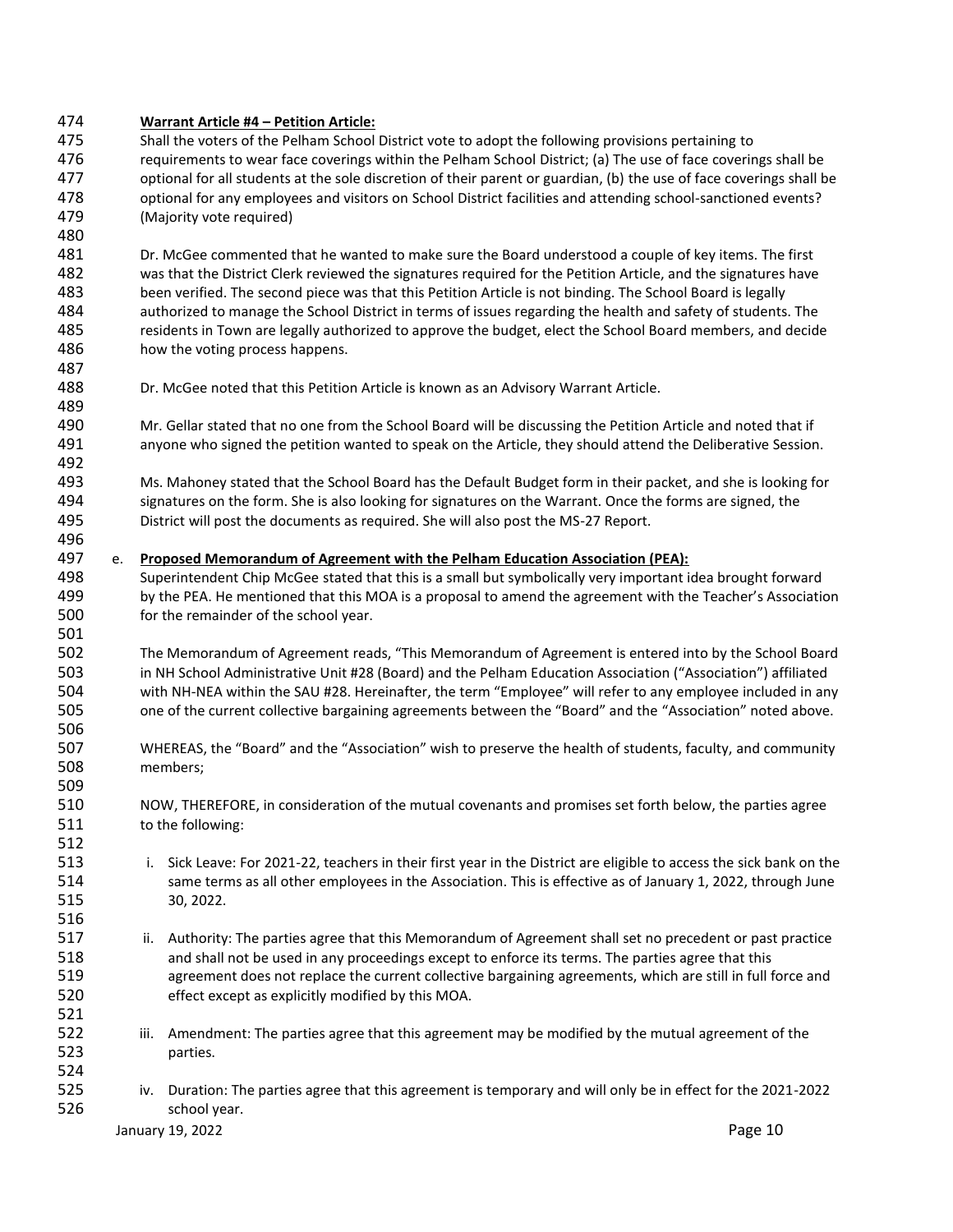| 527 |    |                                                                                                               |                                                                                                                |  |  |
|-----|----|---------------------------------------------------------------------------------------------------------------|----------------------------------------------------------------------------------------------------------------|--|--|
| 528 |    |                                                                                                               | The preceding memorandum of agreement is subject to ratification by the full memberships of the Pelham         |  |  |
| 529 |    |                                                                                                               | School Board and the Pelham Education Association. By their initials here, the Superintendent and Association  |  |  |
| 530 |    |                                                                                                               | President, representing the Association negotiating team, agree to submit the Memorandum of Agreement to       |  |  |
| 531 |    |                                                                                                               | their respective full memberships and to recommend that the full memberships ratify the memorandum of          |  |  |
| 532 |    | agreement."                                                                                                   |                                                                                                                |  |  |
| 533 |    |                                                                                                               |                                                                                                                |  |  |
| 534 |    |                                                                                                               | Dr. McGee stated that he and the PEA fully support the MOA.                                                    |  |  |
| 535 |    |                                                                                                               |                                                                                                                |  |  |
| 536 |    |                                                                                                               | Mr. Gellar made a motion to support the Memorandum of Agreement, as presented.; Mr. Wilkerson seconded the     |  |  |
| 537 |    | motion. The motion passed (5-0-0).                                                                            |                                                                                                                |  |  |
| 538 |    |                                                                                                               |                                                                                                                |  |  |
| 539 | g. | <b>Policy Reviews:</b>                                                                                        |                                                                                                                |  |  |
| 540 |    |                                                                                                               |                                                                                                                |  |  |
| 541 |    | <b>First Reading</b><br>i.                                                                                    |                                                                                                                |  |  |
| 542 |    | None<br>a.                                                                                                    |                                                                                                                |  |  |
| 543 |    |                                                                                                               |                                                                                                                |  |  |
| 544 |    |                                                                                                               |                                                                                                                |  |  |
|     |    | Second Reading<br>ii.                                                                                         |                                                                                                                |  |  |
| 545 |    | None<br>а.                                                                                                    |                                                                                                                |  |  |
| 546 |    |                                                                                                               |                                                                                                                |  |  |
| 547 | 4. | <b>Board Member Reports:</b>                                                                                  |                                                                                                                |  |  |
| 548 | а. |                                                                                                               | Mr. Bressette mentioned that there was a Budget and Timeline Subcommittee meeting yesterday afternoon          |  |  |
| 549 |    |                                                                                                               | regarding the Pelham Memorial School renovation. Mr. Bressette said that he came away from the meeting         |  |  |
| 550 |    |                                                                                                               | feeling very reassured with the high level of oversight and diligence that the Project Management Team is      |  |  |
| 551 |    | providing.                                                                                                    |                                                                                                                |  |  |
| 552 |    |                                                                                                               |                                                                                                                |  |  |
| 553 | b. |                                                                                                               | Ms. Larson commented that the Budget Committee had the reconsideration for the budget, and it went well.       |  |  |
| 554 |    |                                                                                                               |                                                                                                                |  |  |
| 555 | c. |                                                                                                               | Mr. Wilkerson stated that he had contracted a positive case of Covid. He noted that after two vaccinations and |  |  |
| 556 |    |                                                                                                               | a Booster, the severity of the effects were minimal. He thanked the Board for their indulgence when he did     |  |  |
| 557 |    | not attend the last meeting.                                                                                  |                                                                                                                |  |  |
| 558 |    |                                                                                                               |                                                                                                                |  |  |
| 559 | 5. | Housekeeping:                                                                                                 |                                                                                                                |  |  |
| 560 | a. | <b>Adoption of Minutes</b>                                                                                    |                                                                                                                |  |  |
| 561 |    | i.                                                                                                            | January 5, 2022 - Draft Public Minutes                                                                         |  |  |
| 562 |    |                                                                                                               |                                                                                                                |  |  |
| 563 |    |                                                                                                               | Mr. Bressette made a motion to approve the Pelham School Board Public Minutes from January 5, 2022. Mr. Gellar |  |  |
| 564 |    |                                                                                                               | seconded the motion. The motion passed (4-0-1). (Mr. Wilkerson abstained)                                      |  |  |
|     |    |                                                                                                               |                                                                                                                |  |  |
| 565 |    |                                                                                                               |                                                                                                                |  |  |
| 566 | b. | <b>Vendor and Payroll Manifests</b>                                                                           |                                                                                                                |  |  |
| 567 |    | HTO11922<br>i.                                                                                                | \$58,020.80                                                                                                    |  |  |
| 568 |    | <b>PAY125P</b><br>ii.                                                                                         | \$297,824.63                                                                                                   |  |  |
| 569 |    | BFPMS09<br>iii.                                                                                               | \$79,966.04                                                                                                    |  |  |
| 570 |    | 215<br>iv.                                                                                                    | \$611,600.26                                                                                                   |  |  |
| 571 |    | AP011922<br>v.                                                                                                | \$659,937.88                                                                                                   |  |  |
| 572 |    |                                                                                                               |                                                                                                                |  |  |
| 573 |    | Mr. Wilkerson made a motion to approve the Vendor and Payroll Manifests, as presented. Mr. Bressette seconded |                                                                                                                |  |  |
| 574 |    | the motion. The motion passed (5-0-0).                                                                        |                                                                                                                |  |  |
| 575 |    |                                                                                                               |                                                                                                                |  |  |
| 576 | c. | <b>Correspondence &amp; Information</b>                                                                       |                                                                                                                |  |  |
| 577 |    | i. None                                                                                                       |                                                                                                                |  |  |
| 578 |    |                                                                                                               |                                                                                                                |  |  |
| 579 |    |                                                                                                               |                                                                                                                |  |  |

January 19, 2022 **Page 11**